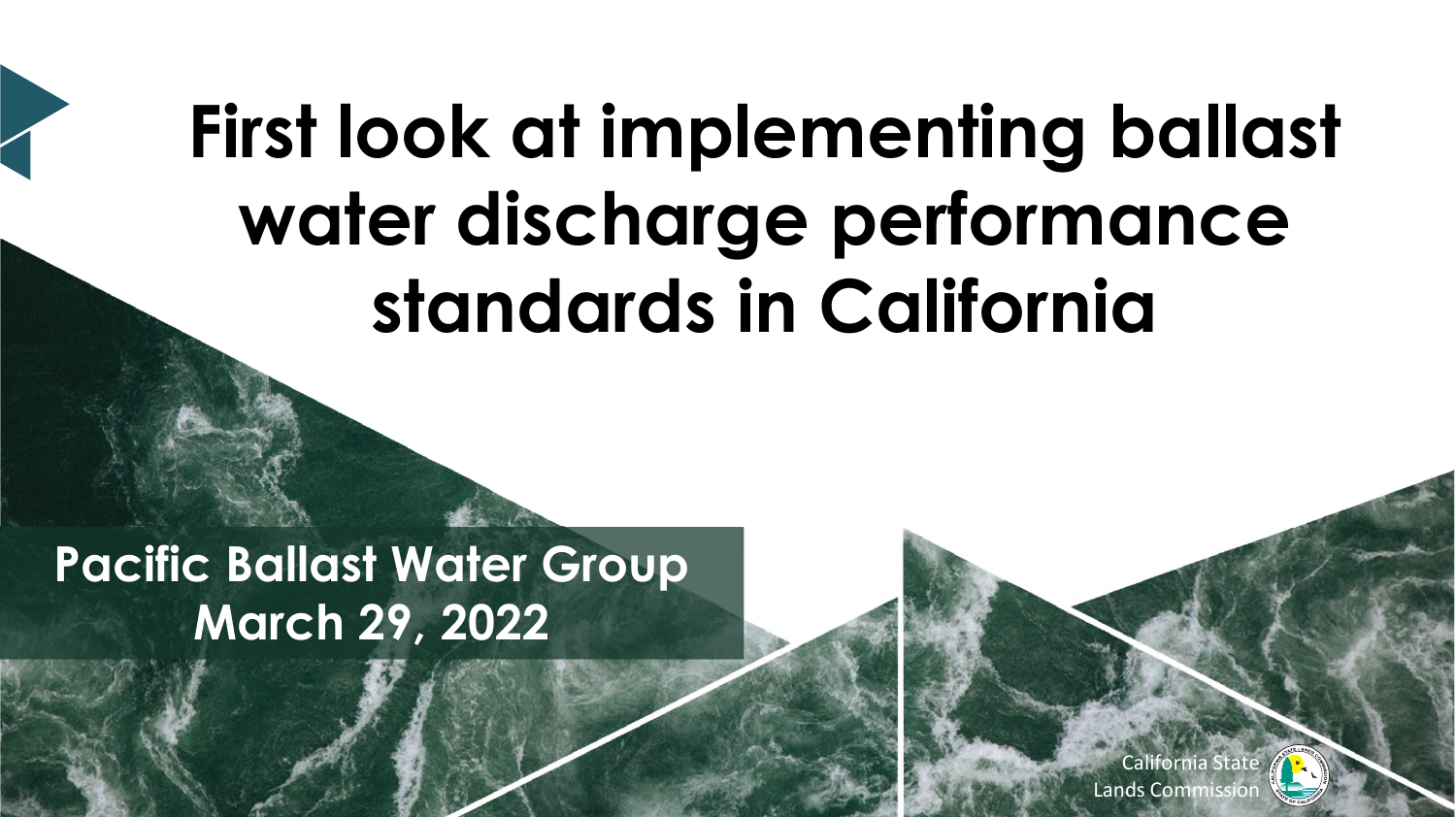### **California's Ballast Water Requirements** Overview

- **Background**
- **New Regulations**
- **Implementing the New Requirements**
- **Future Considerations**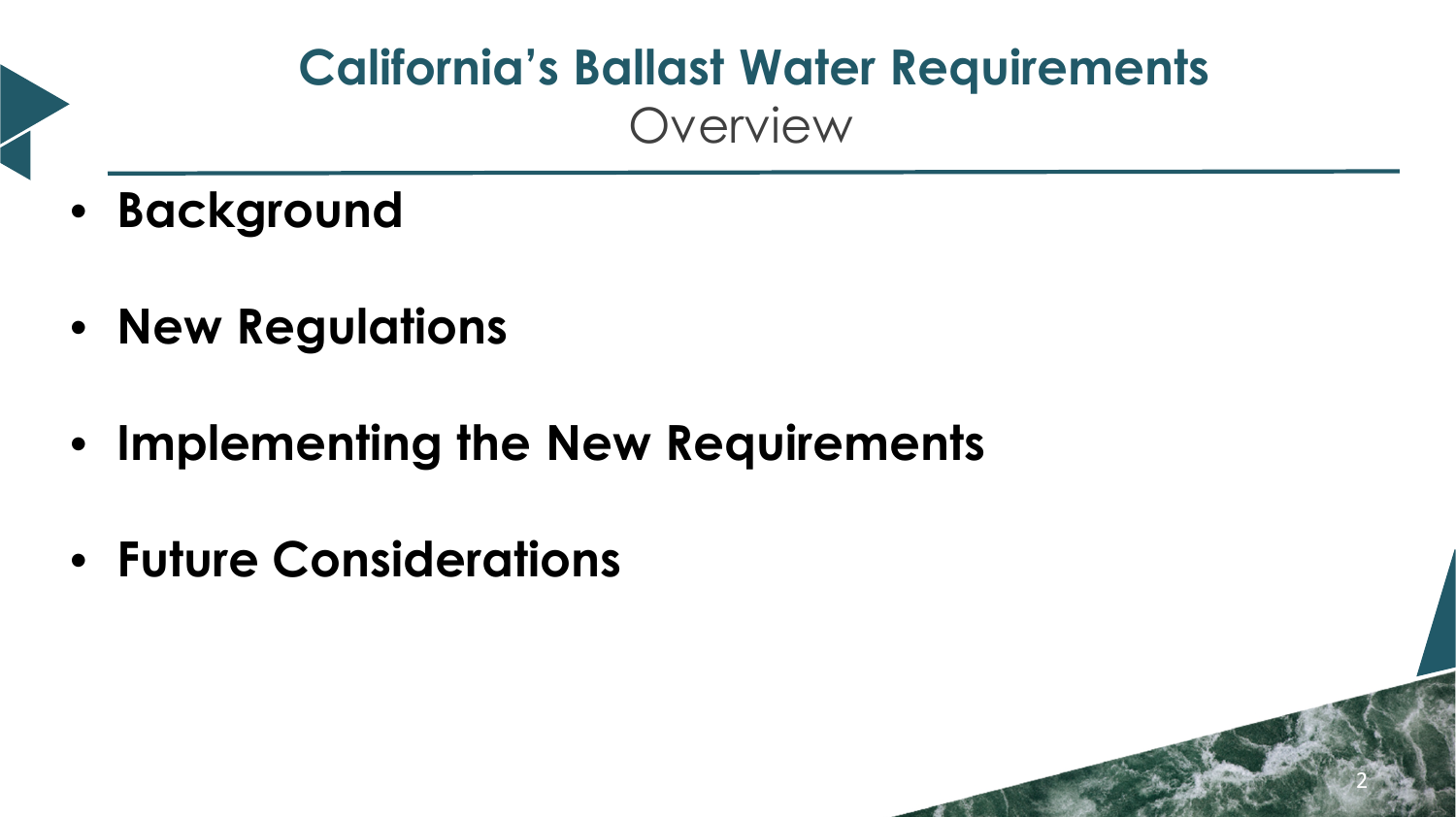### **California's Ballast Water Requirements Background**

- **The purpose of the Marine Invasive Species Program**
- **Pre-2022 Ballast Water Management Requirements**
- **Performance Standards and the 2018 Commission report to the Legislature**

3

• **2019 law AB 912**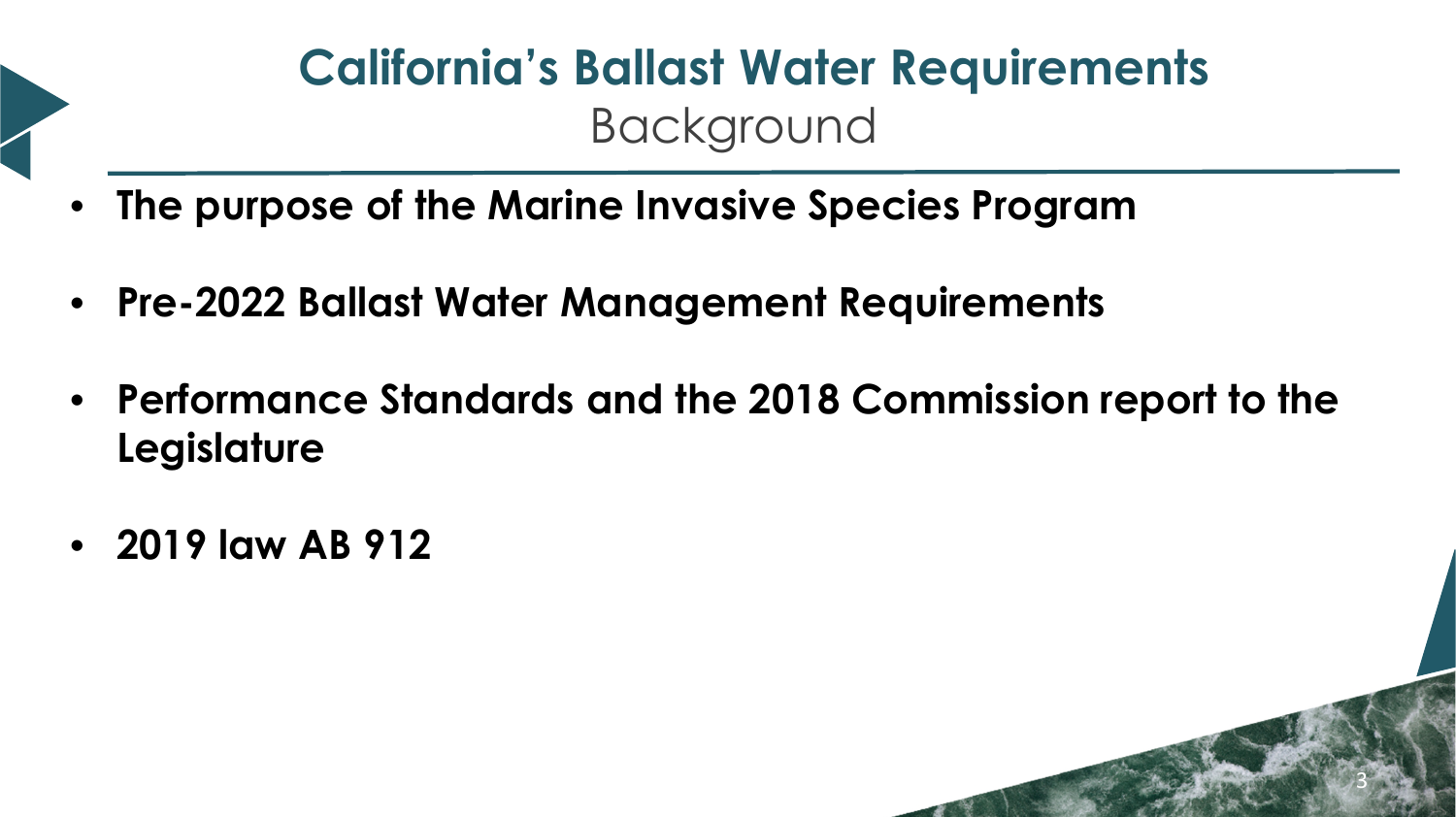### **California's Ballast Water Requirements**

New Regulations and Statute

- Implements federal ballast water discharge performance standards and schedule
- Authorizes the Commission to collect ballast water samples for research and compliance
- Requires ballast water treatment systems monitoring if used
- Alternatives

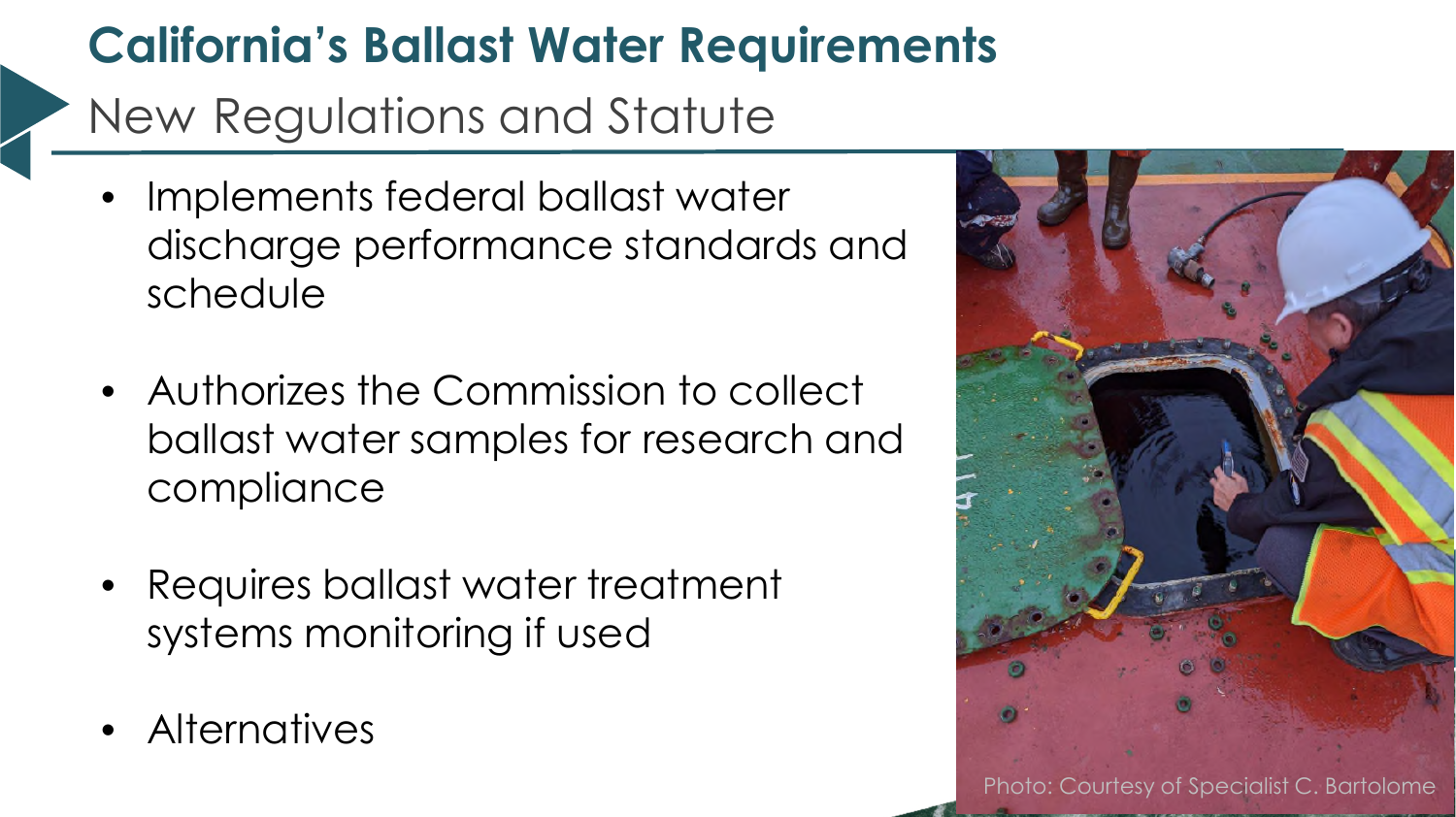**California's Ballast Water Requirements** Implementing the Federal Standards

## **What are the federal ballast water discharge performance standards that California is implementing?**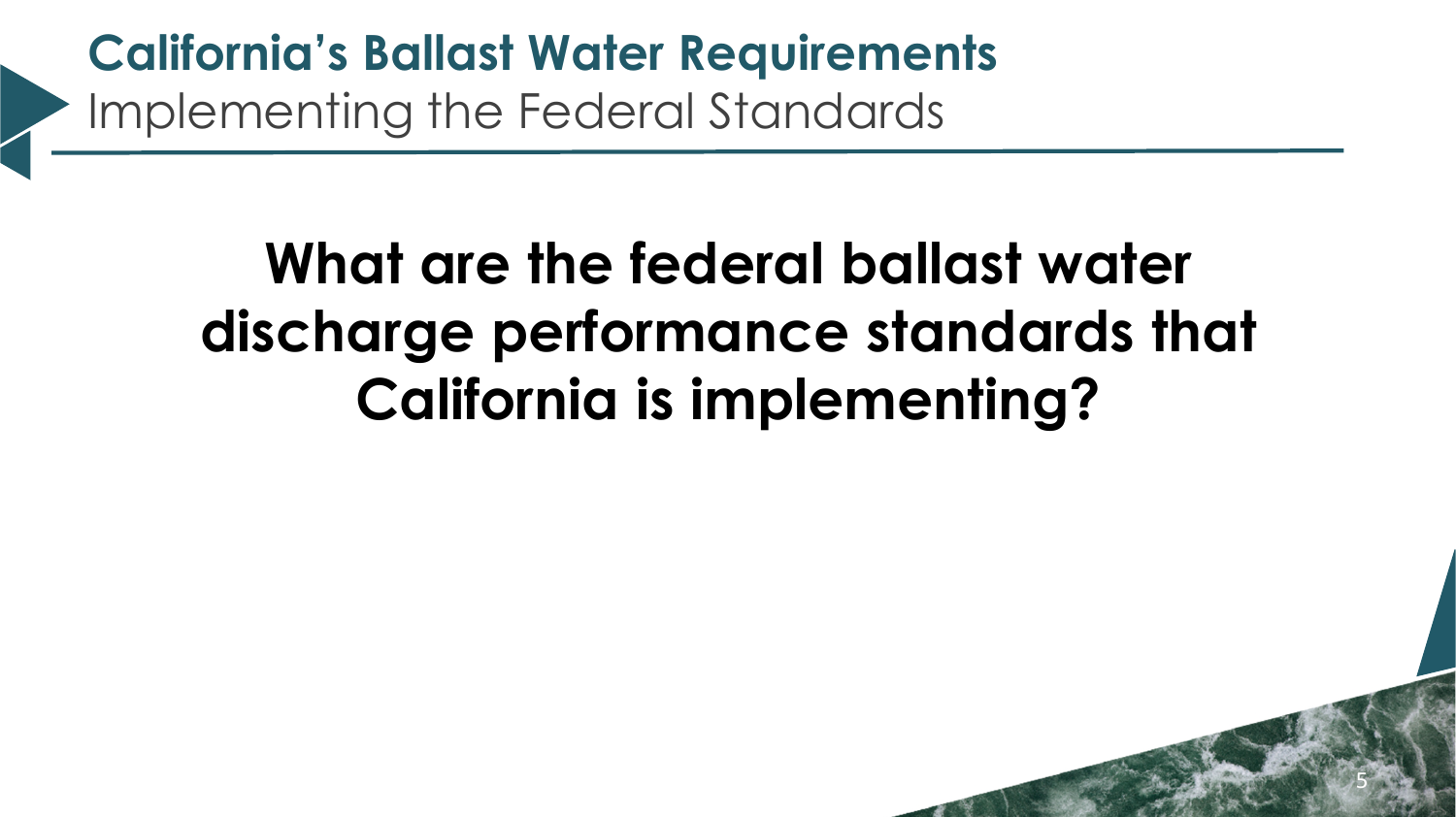### **California's Ballast Water Requirements** Implementing the Federal Standards

| <b>Organism Size Class</b>                                                                                                                                 | <b>U.S. Federal Ballast Water Discharge</b><br><b>Performance Standards</b>                                                                                                                            |
|------------------------------------------------------------------------------------------------------------------------------------------------------------|--------------------------------------------------------------------------------------------------------------------------------------------------------------------------------------------------------|
| Organisms greater than or equal to 50<br>micrometers in minimum dimension                                                                                  | Fewer than 10 organisms per cubic meter                                                                                                                                                                |
| Organisms less than 50 micrometers and<br>greater than or equal to 10 micrometers                                                                          | Fewer than 10 organisms per milliliter (mL)                                                                                                                                                            |
| Indicator microorganisms:<br>a) Escherichia coli<br>b) intestinal enterococci<br>c) toxicogenic Vibrio cholerae (serotypes<br>O1 and O139) must not exceed | Must not exceed:<br>a) A concentration fewer than 250 colony<br>forming units (cfu) per 100 mL<br>b) A concentration fewer than 100 cfu per<br>100 mL<br>c) A concentration less than 1 cfu per 100 mL |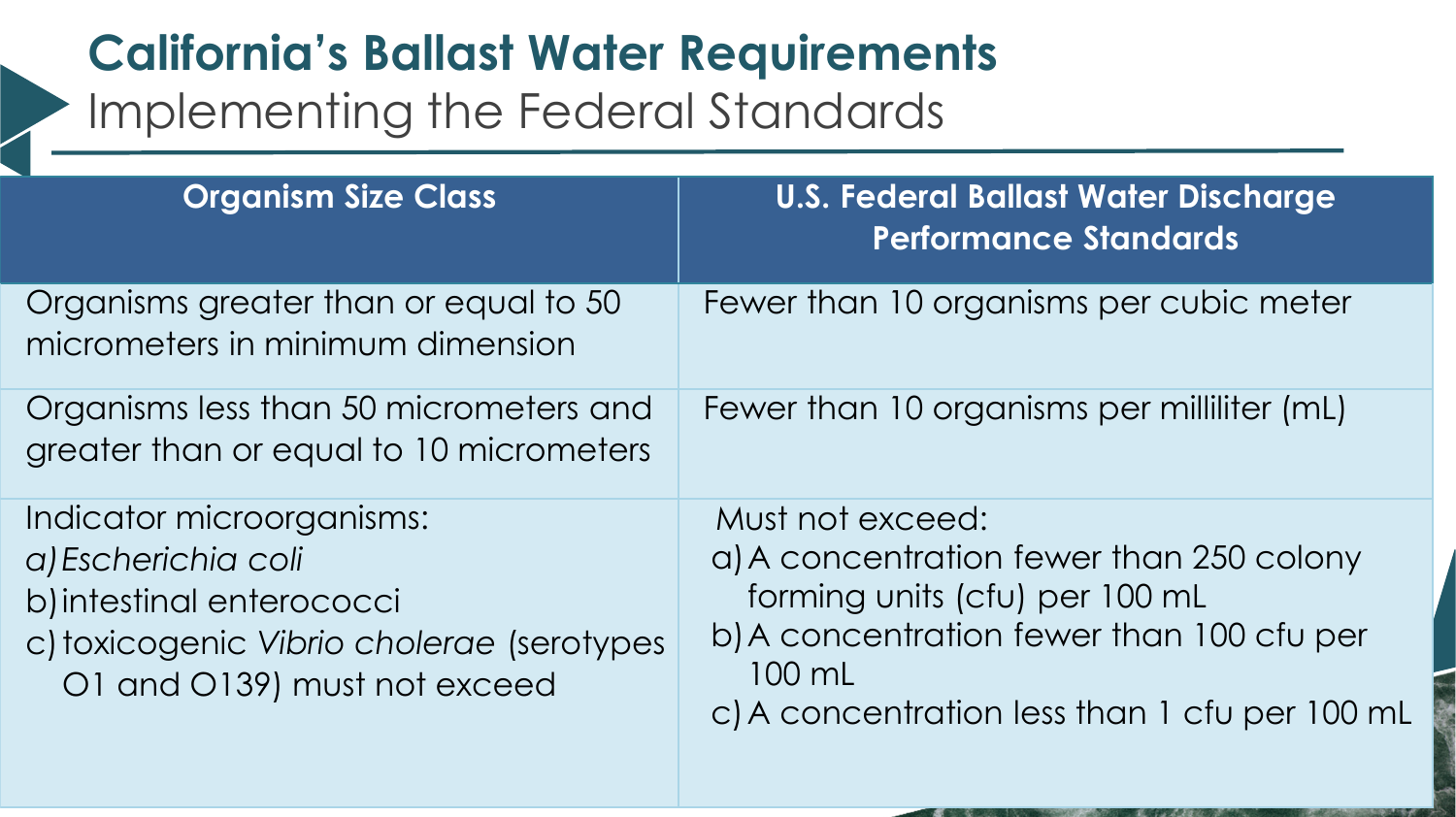### **California's Ballast Water Management Requirements** Implementing the New Requirements

## **Determining which vessels are subject to the new requirements**

- What is the original compliance date or extended compliance date?
- Did the vessel install an AMS prior to the original or extended compliance date and AMS?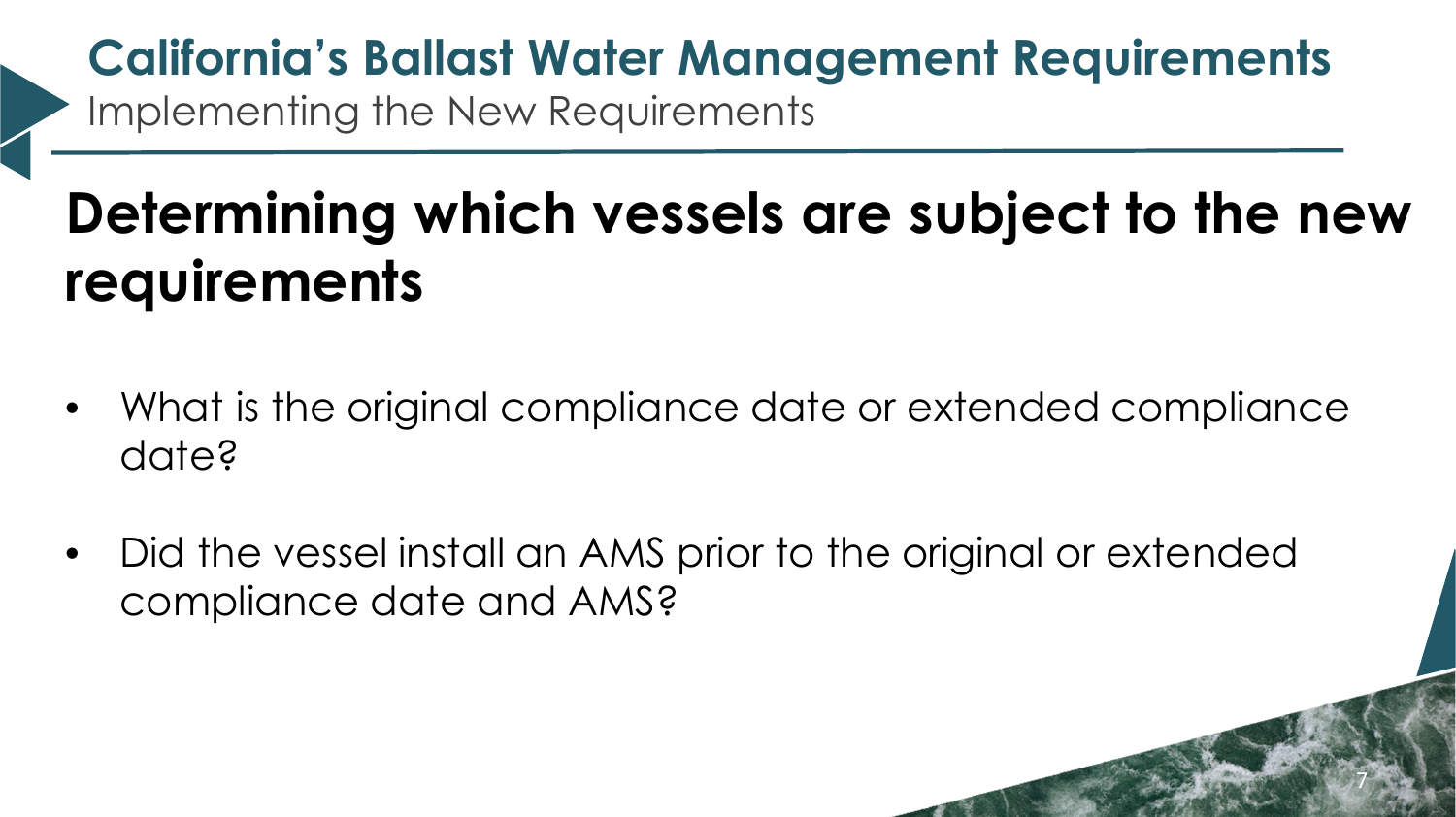**California's Ballast Water Management Requirements** Using a Public Water Source

## **Can a vessel use a public water source from anywhere or just from the United States?**

Vessels can use a public water source as long it meets the criteria of a public water system as defined in Title 40 of the Code of Federal Regulations Section141.2 (7-1-20 Edition)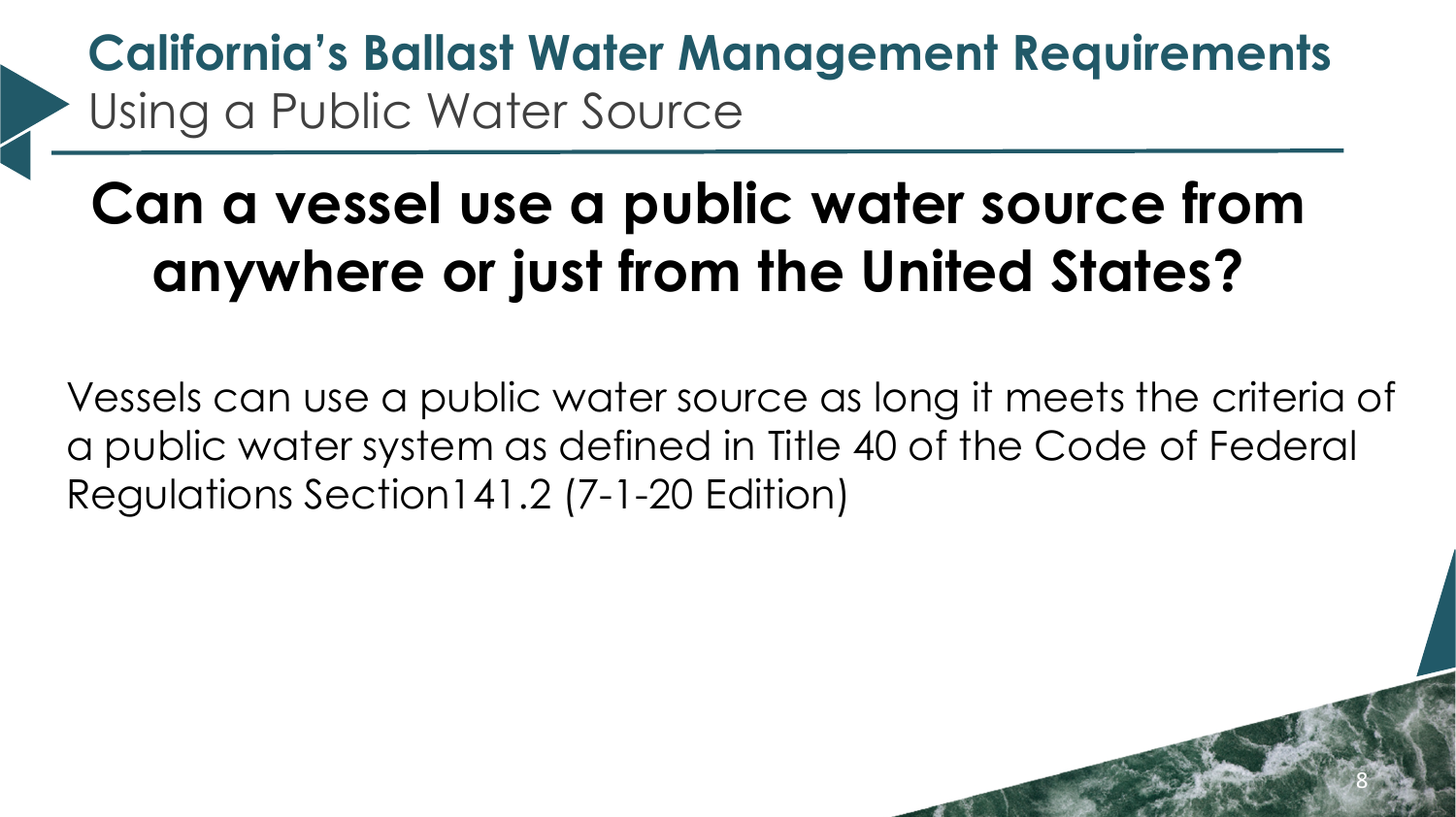**California's Ballast Water Management Requirements** Malfunctioning or Inoperable BWTS

## **What if the vessel is subject to the performance standards and the vessel's installed BWTS is not operating properly?**

- Vessels must contact the Commission MISP staff @ [cslc.mepdmisp@slc.ca.gov](mailto:cslc.mepdmisp@slc.ca.gov) if the vessel is due to arrive at a California port and the BWTS is not operating properly.
- May issue alternative after consulting with the USCG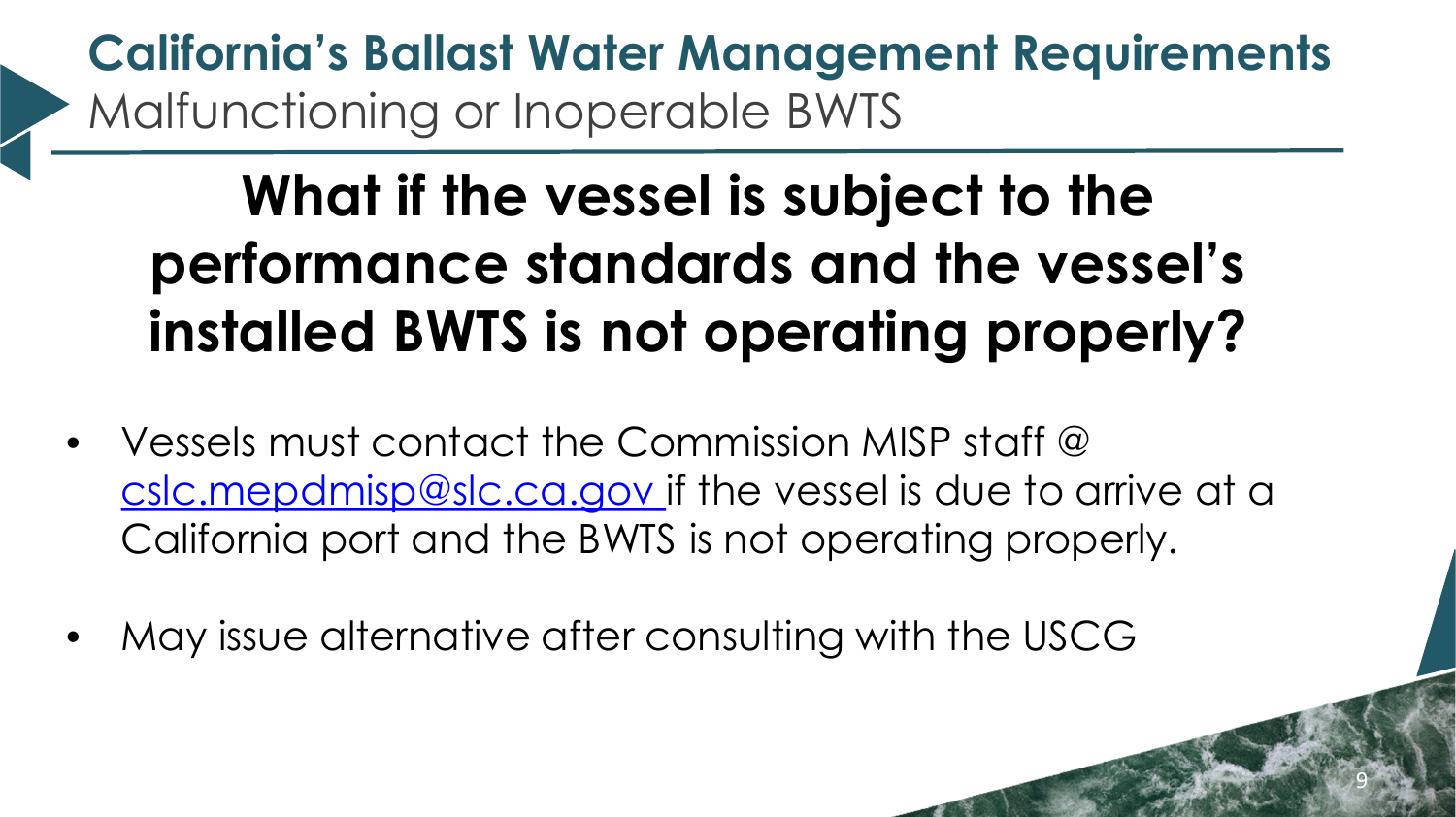**California's Ballast Water Management Requirements** Implementing the New Requirements

**Webinars on the new requirements** <https://youtu.be/bOkejDHUtnY> (December 16, 2021)

<https://youtu.be/9CPgyp3KYvw> (December 16, 2021)

<https://youtu.be/Fgys3lLYmP4> (November 18, 2021)

**Developed a list of FAQs for the new requirements.** [https://www.slc.ca.gov/marine-invasive-species-program/ballast](https://www.slc.ca.gov/marine-invasive-species-program/ballast-water-discharge-performance-standards-faqs/)[water-discharge-performance-standards-faqs/](https://www.slc.ca.gov/marine-invasive-species-program/ballast-water-discharge-performance-standards-faqs/)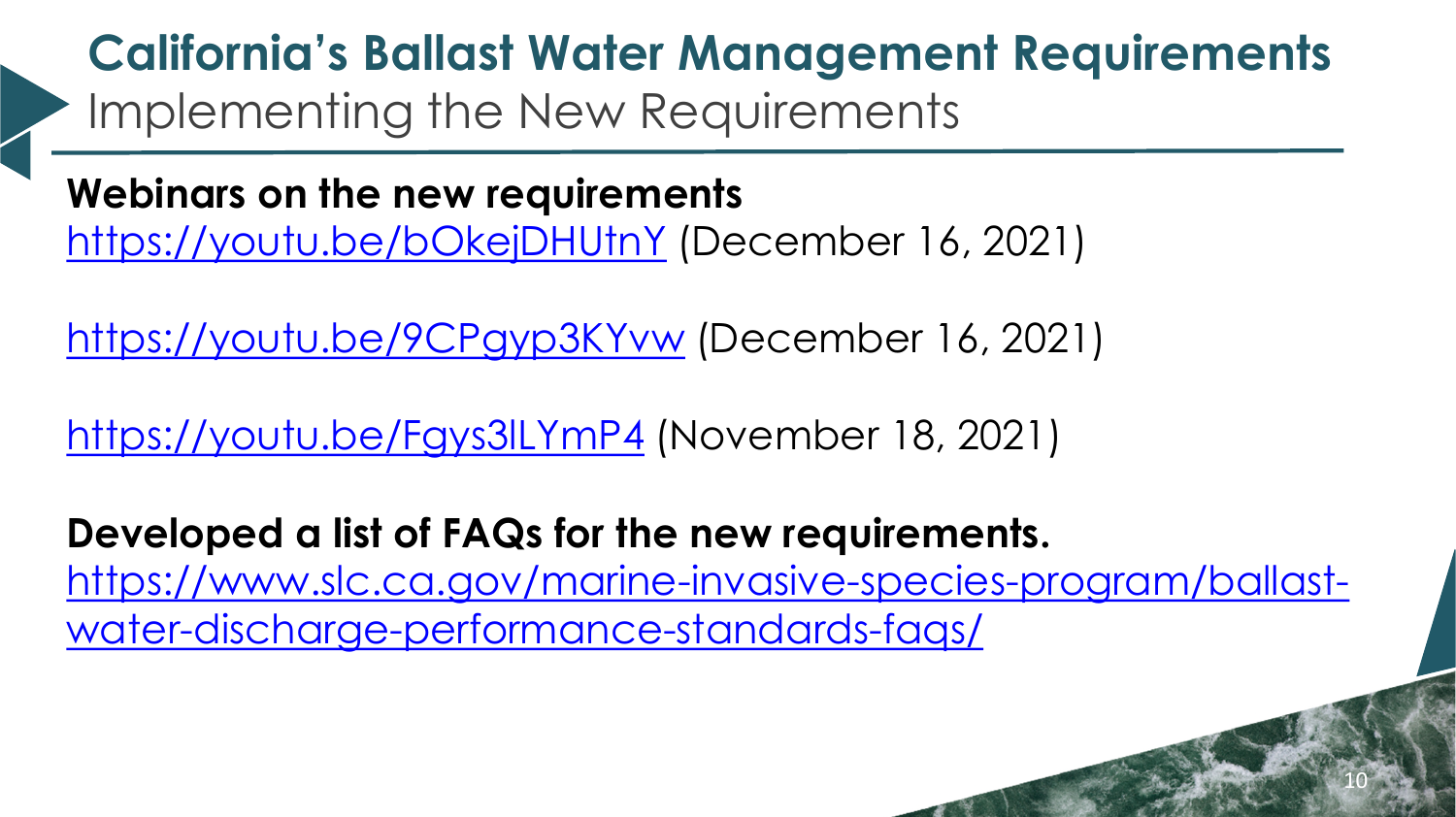### **California's Ballast Water Management Requirements** Information for Vessels

### [https://www.slc.ca.gov/marine-invasive-species-](https://www.slc.ca.gov/marine-invasive-species-program/information-for-vessels-arriving-at-california-ports/)

[program/information-for-vessels-arriving-at-california-ports/](https://www.slc.ca.gov/marine-invasive-species-program/information-for-vessels-arriving-at-california-ports/)

| <sup>®</sup> Updates on COVID-19 can be found in the Commission's COVID-19 Resource Center |                                                                                       |                                |                                      |                                       | $\times$                     |  |
|--------------------------------------------------------------------------------------------|---------------------------------------------------------------------------------------|--------------------------------|--------------------------------------|---------------------------------------|------------------------------|--|
| $\hat{\mathbf{a}}$ y o                                                                     |                                                                                       |                                | F-Lists                              |                                       | Contact Us <b>C</b> Settings |  |
| <b>STATE LANDS</b><br>COMMISSION<br>Home                                                   | 曲<br>òi<br>Public<br>Meetings $\blacktriangledown$<br>About<br>$Us =$<br>Engagement = | $l =$<br>Leases &<br>Permits - | Information $\star$<br>Programs -    | 盒<br>Laws &<br>Regulations v          | Q<br>Search                  |  |
| Information for Vessels Arriving at California Ports                                       |                                                                                       |                                |                                      |                                       |                              |  |
| Feb 10, 2022   Marine Invasive Species Program                                             |                                                                                       |                                | <b>MISP Reporting Portal</b>         |                                       |                              |  |
| <b>Information Sheets</b>                                                                  | Maps                                                                                  |                                |                                      | Info for Vessels Arriving at CA Ports |                              |  |
| General Information (March 2021)                                                           | ▶ Pacific Coast Region                                                                |                                |                                      |                                       |                              |  |
| Ballast Water Management (January 2022)                                                    | Atlantic with World EEZs                                                              |                                |                                      |                                       |                              |  |
| Biofouling Management (January 2022)                                                       | Pacific with Pacific Coast Region & World EEZs                                        |                                |                                      | <b>Information &amp; Resources</b>    |                              |  |
| Ballast Water Discharge Performance Standards<br>(July 2021)                               | Southern Pacific Coast Region Guide                                                   |                                |                                      | Marine Invasive Species Program Home  |                              |  |
| FAQs: Ballast Water Discharge Performance<br><b>Standards</b> (February 2022)              |                                                                                       |                                | <b>Other Programs &amp; Partners</b> | Reports, Research, & Presentations    |                              |  |
| Reporting & Recordkeeping (January 2022)                                                   |                                                                                       |                                |                                      |                                       |                              |  |
| Biofouling Webinar (October 2018)                                                          |                                                                                       |                                |                                      |                                       |                              |  |
| Biofouling Guidance Document (September 2017)                                              |                                                                                       |                                | Laws & Regs                          |                                       |                              |  |

Public Resources Code - Division 36 -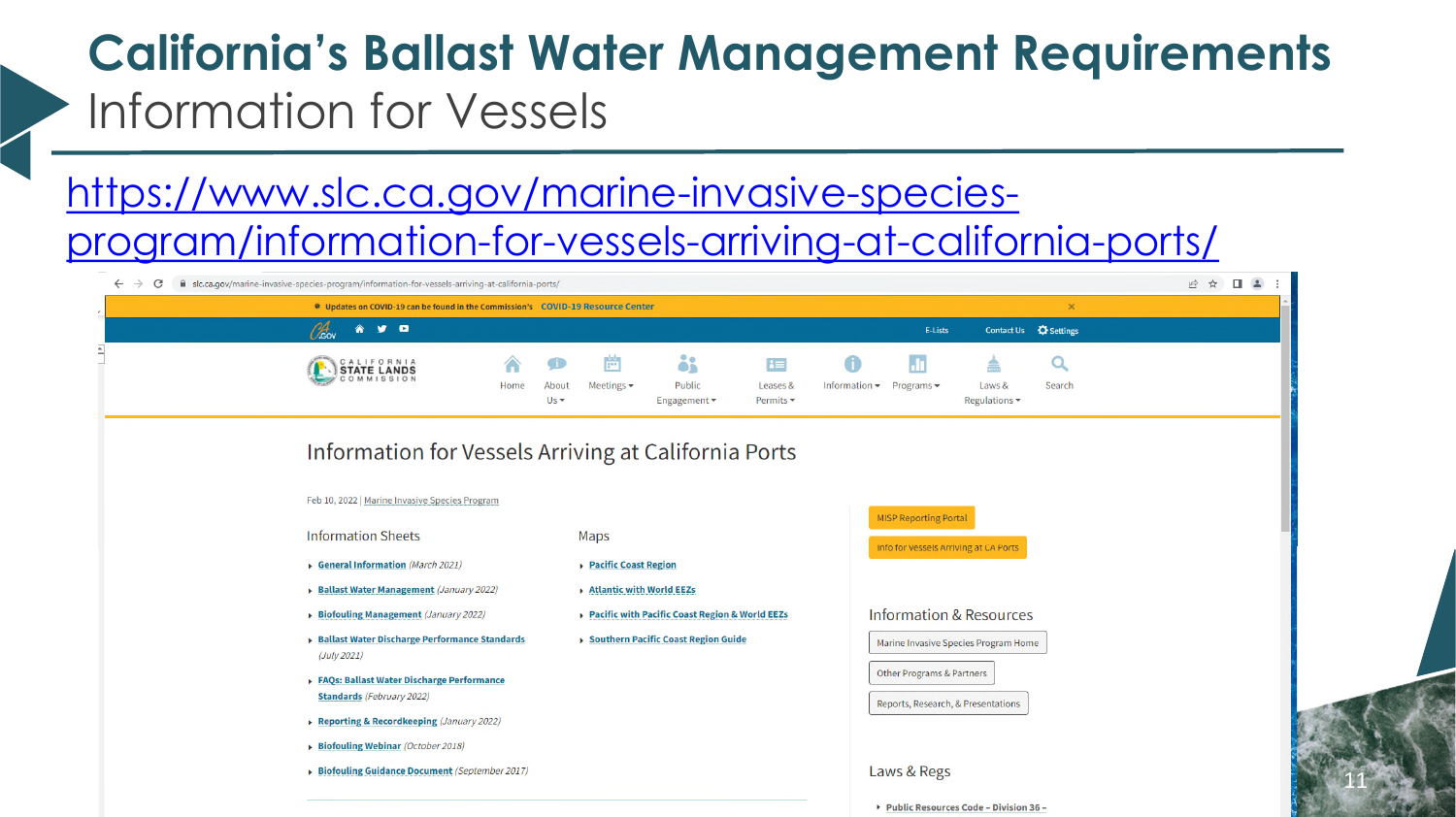### **California's Ballast Water Management Requirements** Assessing Compliance – Inspections

## **Inspections**

- All discharging vessels are High priority for inspection
- Mandated to inspect (25%) of all arrivals
- 2 Checklists (old and new)

#### Recordkeeping and Ballast Water Treatment System performance requirements

These documents and records must be kept on board the vessel and be available during inspections. Effective January 1, 2022, the records must be maintained on board for 2 years. The records will be used to assess compliance with the corresponding laws.

| □      | Copy of 1 of the following:<br>U.S. Coast Guard (USCG) Type Approval<br>certificate:<br>• Alternative Management System (AMS)<br>letter from USCG: or<br>• USCG letter extending the vessel's<br>compliance date. | Cal. Code Regs., tit. 2, § 2297,<br>subd. (c)*                                                                          |
|--------|-------------------------------------------------------------------------------------------------------------------------------------------------------------------------------------------------------------------|-------------------------------------------------------------------------------------------------------------------------|
| $\Box$ | Manufacturer's technical guides and<br>publications the for the vesse is BWTS. For<br>exomple, the OPERATION, MAINTENANCE, and<br>SAFETY MANJAL (OMSM).                                                           | Pub. Resources Code, § 71205,<br>subd. (n)**                                                                            |
| □      | Records of the following:<br>System Design Limitations (SDLs) and<br>Operational Parameters; or<br>• Sensor and control equipment<br>calibrations.                                                                | Cal. Code Regs., fit. 2, §§ 2295,<br>2297, subd. (a)*<br>Pub. Resources Code, § 71205,<br>subd. (h)(4)(D) <sup>-+</sup> |
| п      | Printed or electronic records of any Biological<br>Monitoring including the detes, who performed<br>the tests, and testing methods.                                                                               | Col. Code Regs., fit. 2, § 2297 (b)*                                                                                    |
| □      | Printed or electronic records of the procedures<br>to follow in case of BWTS malfunction.                                                                                                                         | Cal. Code Regs., fit. 2, § 2297,<br>subd. (d)*<br>Pub. Resources Code, § 71205,<br>subd. (h)(4)(8)**                    |
| $\Box$ | Printed or electronic Moterial Safety Data<br>Sheets (MSDS) for any chemicals used as part<br>of the BWTS pracess. MSDS are now called<br>Safety Data Sheets (SDS).                                               | Pub. Resources Code, § 71205,<br>supp. (h)*                                                                             |
| П      | Printed or electronic records having the DATE,<br>TIME, AND LOCATION of the starting and<br>stopping of the BWTS for the purpose of treating<br>ballast water.                                                    | Cal. Code Regs., tit. 2, § 2297*<br>Pub. Resources Code, § 71205,<br>subd. (h)*                                         |
| □      | Printed or electronic records of any scheduled<br>or unscheduled system mointenance events.                                                                                                                       | Pub. Resources Code, § 71205,<br>supo. (h)*                                                                             |
|        |                                                                                                                                                                                                                   |                                                                                                                         |

**Note:** This list is intended to be a summary of the require documents and records. For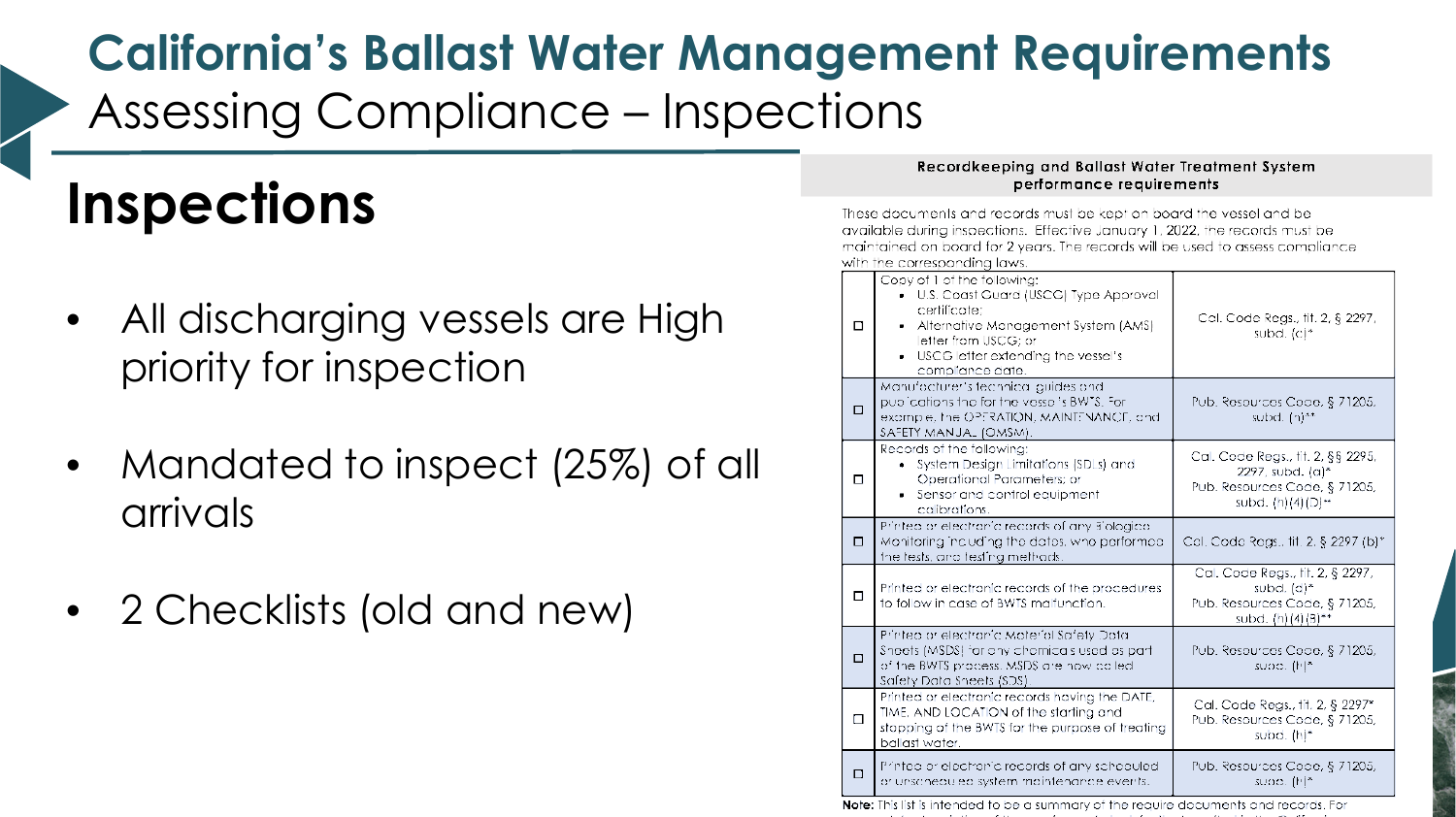### **California's Ballast Water Management Requirements** Assessing Compliance – New Checklist

## **New Checklist**

- Determining if a vessel is subject to the new requirements
- Checking records and documents

#### Recordkeeping and Ballast Water Treatment System performance requirements

These documents and records must be kept on board the vessel and be available during inspections. Effective January 1, 2022, the records must be maintained on board for 2 years. The records will be used to assess compliance with the corresponding laws.

| □      | Copy of 1 of the following:<br>U.S. Coast Guard (USCG) Type Approval<br>certificate:<br>• Alternative Management System (AMS)<br>letter from USCG: or<br>• USCG letter extending the vessel's<br>compliance date. | Cal. Code Regs., tit. 2, § 2297,<br>subd. $(c)$ <sup>*</sup>                                                            |
|--------|-------------------------------------------------------------------------------------------------------------------------------------------------------------------------------------------------------------------|-------------------------------------------------------------------------------------------------------------------------|
| $\Box$ | Manufacturer's technical guides and<br>publications the for the vesse is BWTS. For<br>example, the OPERATION, MAINTENANCE, and<br>SAFETY MANJAL (OMSM).                                                           | Pub. Resources Code, § 71205,<br>subd. (n)**                                                                            |
| $\Box$ | Records of the following:<br>System Design Limitations (SDLs) and<br>Operational Parameters: or<br>• Sensor and control equipment<br>calibrations.                                                                | Cal. Code Regs., fit. 2, §§ 2295,<br>2297, subd. (a)*<br>Pub. Resources Code, § 71205,<br>subd. (h)(4)(D) <sup>-+</sup> |
| п      | Printed or electronic records of any Biological<br>Monitoring including the detes, who performed<br>the tests, and testing methods.                                                                               | Col. Code Regs., fit. 2, § 2297 (b)*                                                                                    |
| □      | Printed or electronic records of the procedures<br>to follow in case of BWTS malfunction.                                                                                                                         | Cal. Code Regs., fit. 2, § 2297,<br>subd. (d)*<br>Pub. Resources Code, § 71205,<br>subd. (h)(4)(8)**                    |
| $\Box$ | Printed or electronic Moterial Safety Data<br>Sheets (MSDS) for any chemicals used as part<br>of the BWTS pracess. MSDS are now called<br>Safety Data Sheets (SDS).                                               | Pub. Resources Code, § 71205,<br>supp. (h)*                                                                             |
| П      | Printed or electronic records having the DATE,<br>TIME, AND LOCATION of the starting and<br>stopping of the BWTS for the purpose of treating<br>ballast water.                                                    | Cal. Code Regs., tit. 2, § 2297*<br>Pub. Resources Code, § 71205,<br>subd. (h)*                                         |
| O      | Printed or electronic records of any scheduled<br>or unscheduled system mointenance events.                                                                                                                       | Pub. Resources Code, § 71205,<br>supo. [h]*                                                                             |
|        |                                                                                                                                                                                                                   |                                                                                                                         |

**Note:** This list is intended to be a summary of the require documents and records. For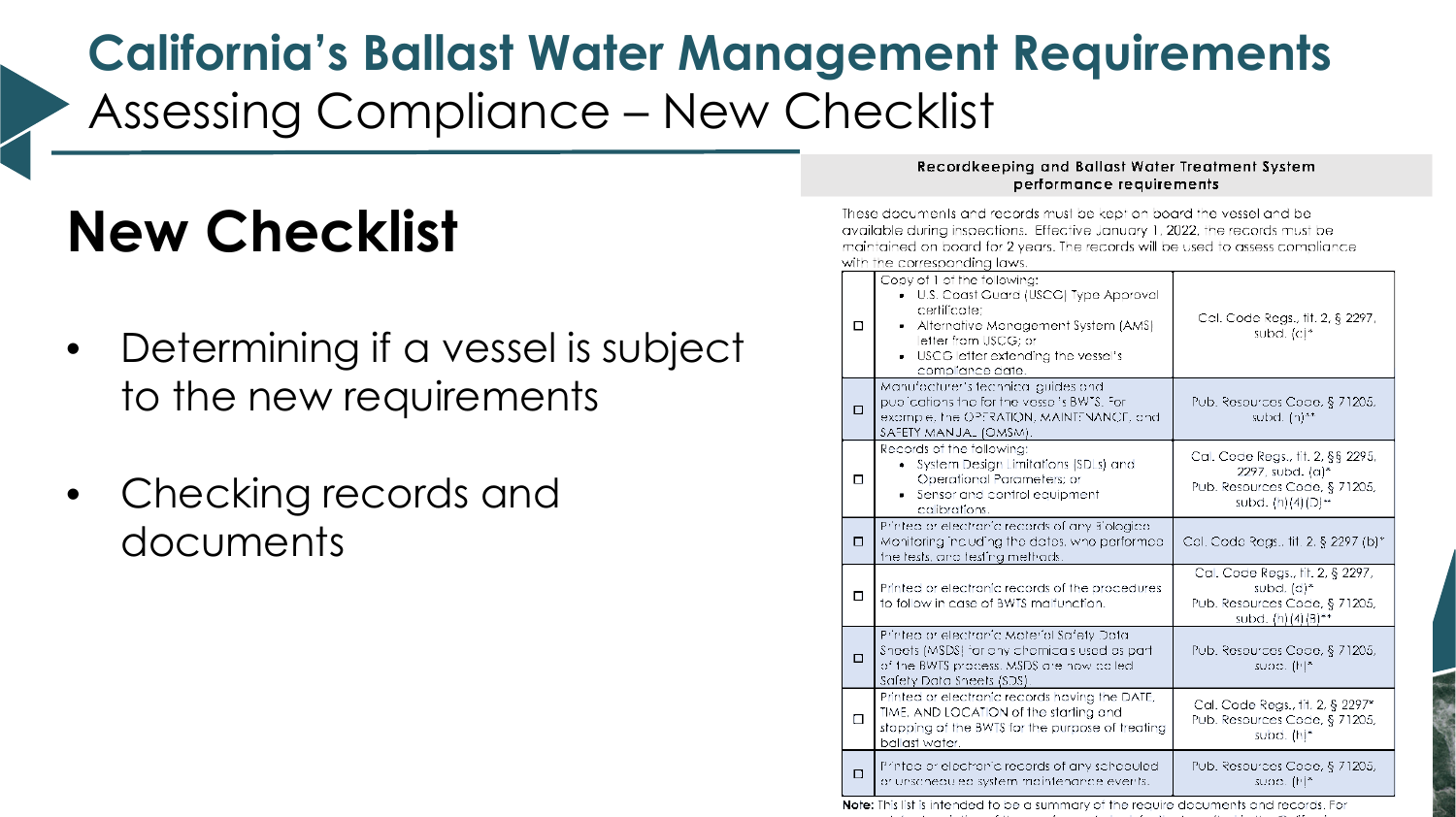### **California's Ballast Water Management Requirements** BWTS Recordkeeping and Monitoring

| <b>Material Safety Data Sheets for BWTS chemicals</b> | Must be maintained on board the vessel |  |  |
|-------------------------------------------------------|----------------------------------------|--|--|
| BWTS technical guides, publications, and manuals      | Must be maintained on board the vessel |  |  |
|                                                       |                                        |  |  |
| <b>BWTS performance info</b>                          |                                        |  |  |
| Date, time, and location the BWTS used                |                                        |  |  |
| <b>System malfunctions</b>                            | Must be maintained on board the vessel |  |  |
| Scheduled and unscheduled maintenance                 |                                        |  |  |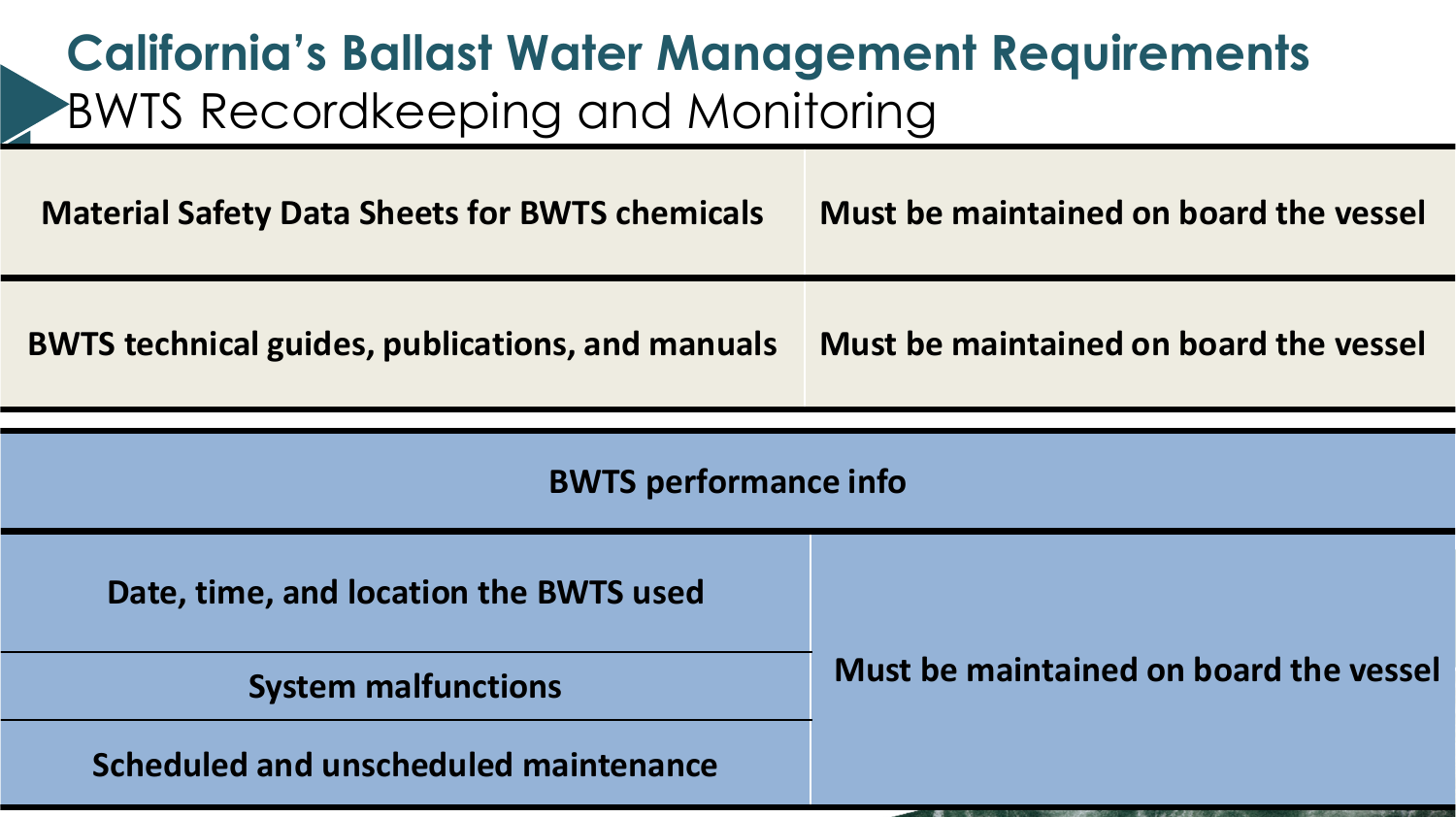### **California's Ballast Water Management Requirements** Ballast Water Treatment System Use

| <b>Functionality Monitoring</b>                                           | 2 years of printed or electronic records                                                                   |  |  |
|---------------------------------------------------------------------------|------------------------------------------------------------------------------------------------------------|--|--|
| <b>Calibration Activities</b>                                             |                                                                                                            |  |  |
| <b>Biological Monitoring</b>                                              | Printed or electronic records of any<br>monitoring within the past 2 years including<br>who, when, and how |  |  |
| <b>Ballast Water Treatment System Type</b><br><b>Approval Certificate</b> | Must be maintained on board the vessel                                                                     |  |  |
| <b>Equipment Malfunction Procedures</b>                                   | Must be maintained on board the vessel                                                                     |  |  |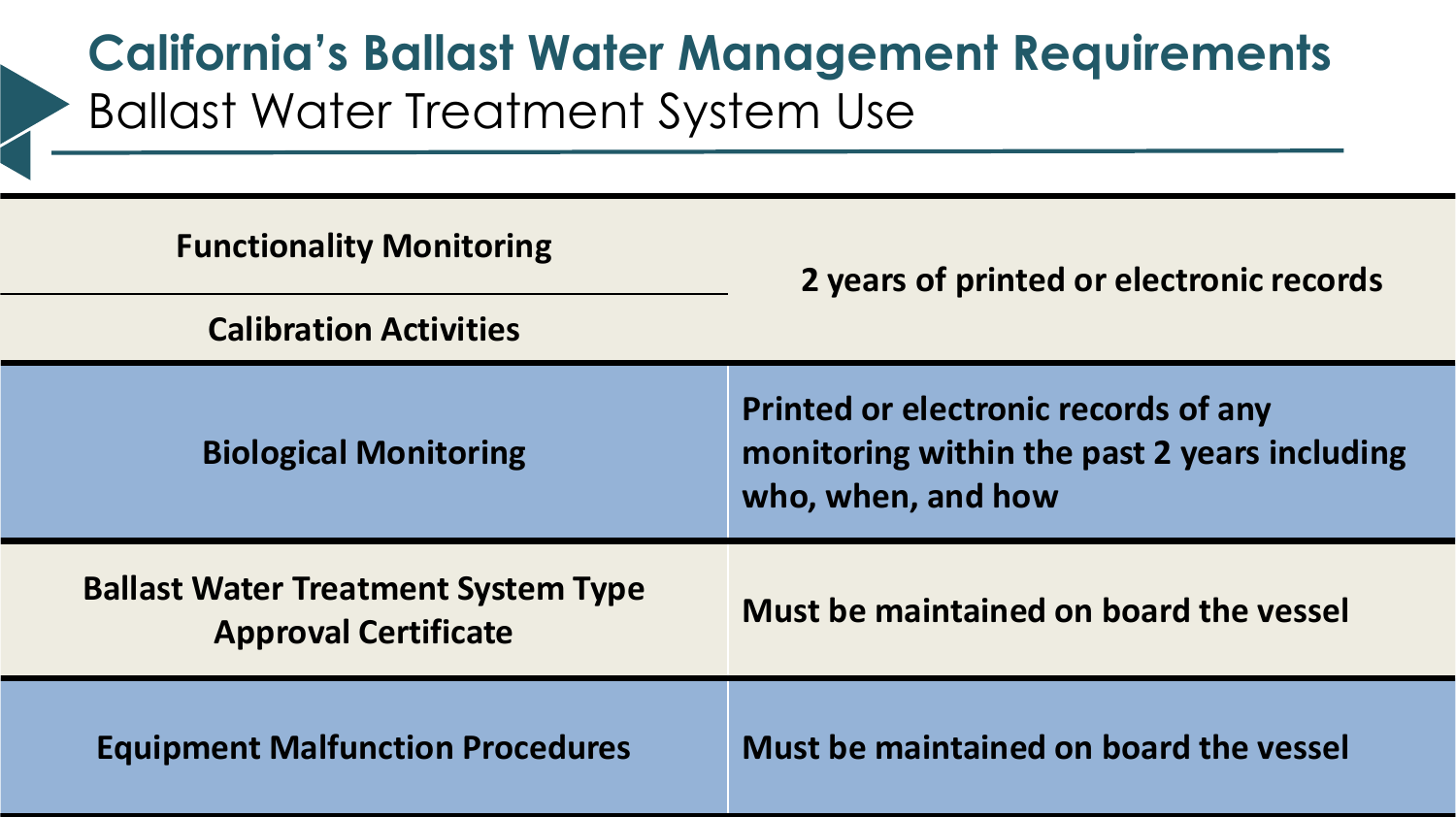### **California's Ballast Water Management Requirements** Assessing Compliance – New Checklist

### **New Checklist**

- Did the vessel use an alternative?
- Is the ballast water treatment system on and working as intended?

#### Recordkeeping and Ballast Water Treatment System performance requirements

These documents and records must be kept on board the vessel and be available during inspections. Effective January 1, 2022, the records must be maintained on board for 2 years. The records will be used to assess compliance with the corresponding laws.

| Copy of 1 of the following:<br>U.S. Coast Guard (USCG) Type Approval<br>certificate:<br>• Alternative Management System (AMS)<br>□<br>subd. (c)*<br>letter from USCG: or<br>• USCG letter extending the vessel's<br>compliance date.<br>Manufacturer's technical guides and<br>publications the for the vesse is BWTS. For<br>$\Box$<br>exomple, the OPERATION, MAINTENANCE, and<br>subd. (n)**<br>SAFETY MANJAL (OMSM).<br>Records of the following:<br>System Design Limitations (SDLs) and<br>2297, subd. (a)*<br>Operational Parameters; or<br>□<br>• Sensor and control equipment<br>subd. (h)(4)(D) <sup>-+</sup><br>calibrations.<br>Printed or electronic records of any Biological<br>Monitoring including the detes, who performed<br>п<br>the tests, and testing methods.<br>subd. (d)*<br>Printed or electronic records of the procedures<br>о<br>to follow in case of BWTS malfunction.<br>subd. (h)(4)(8)**<br>Printed or electronic Moterial Safety Data<br>Sheets (MSDS) for any chemicals used as part<br>$\Box$<br>of the BWTS pracess. MSDS are now called<br>supo. (h)*<br>Safety Data Sheets (SDS).<br>Printed or electronic records having the DATE,<br>TIME, AND LOCATION of the starting and<br>П |                                                  |                                                                                 |
|---------------------------------------------------------------------------------------------------------------------------------------------------------------------------------------------------------------------------------------------------------------------------------------------------------------------------------------------------------------------------------------------------------------------------------------------------------------------------------------------------------------------------------------------------------------------------------------------------------------------------------------------------------------------------------------------------------------------------------------------------------------------------------------------------------------------------------------------------------------------------------------------------------------------------------------------------------------------------------------------------------------------------------------------------------------------------------------------------------------------------------------------------------------------------------------------------------------------------|--------------------------------------------------|---------------------------------------------------------------------------------|
|                                                                                                                                                                                                                                                                                                                                                                                                                                                                                                                                                                                                                                                                                                                                                                                                                                                                                                                                                                                                                                                                                                                                                                                                                           |                                                  | Cal. Code Regs., tit. 2, § 2297,                                                |
|                                                                                                                                                                                                                                                                                                                                                                                                                                                                                                                                                                                                                                                                                                                                                                                                                                                                                                                                                                                                                                                                                                                                                                                                                           |                                                  | Pub. Resources Code, § 71205,                                                   |
|                                                                                                                                                                                                                                                                                                                                                                                                                                                                                                                                                                                                                                                                                                                                                                                                                                                                                                                                                                                                                                                                                                                                                                                                                           |                                                  | Cal. Code Regs., fit. 2, §§ 2295,<br>Pub. Resources Code, § 71205,              |
|                                                                                                                                                                                                                                                                                                                                                                                                                                                                                                                                                                                                                                                                                                                                                                                                                                                                                                                                                                                                                                                                                                                                                                                                                           |                                                  | Col. Code Regs., fit. 2, § 2297 (b)*                                            |
|                                                                                                                                                                                                                                                                                                                                                                                                                                                                                                                                                                                                                                                                                                                                                                                                                                                                                                                                                                                                                                                                                                                                                                                                                           |                                                  | Cal. Code Regs., fit. 2, § 2297,<br>Pub. Resources Code, § 71205,               |
|                                                                                                                                                                                                                                                                                                                                                                                                                                                                                                                                                                                                                                                                                                                                                                                                                                                                                                                                                                                                                                                                                                                                                                                                                           |                                                  | Pub. Resources Code, § 71205,                                                   |
| ballast water.                                                                                                                                                                                                                                                                                                                                                                                                                                                                                                                                                                                                                                                                                                                                                                                                                                                                                                                                                                                                                                                                                                                                                                                                            | stopping of the BWTS for the purpose of treating | Cal. Code Regs., fit. 2, § 2297*<br>Pub. Resources Code, § 71205,<br>subd. (h)* |
| Printed or electronic records of any scheduled<br>□<br>or unscheduled system mointenance events.<br>supo. [h]*                                                                                                                                                                                                                                                                                                                                                                                                                                                                                                                                                                                                                                                                                                                                                                                                                                                                                                                                                                                                                                                                                                            |                                                  | Pub. Resources Code, § 71205,                                                   |

**Note:** This list is intended to be a summary of the require documents and records. For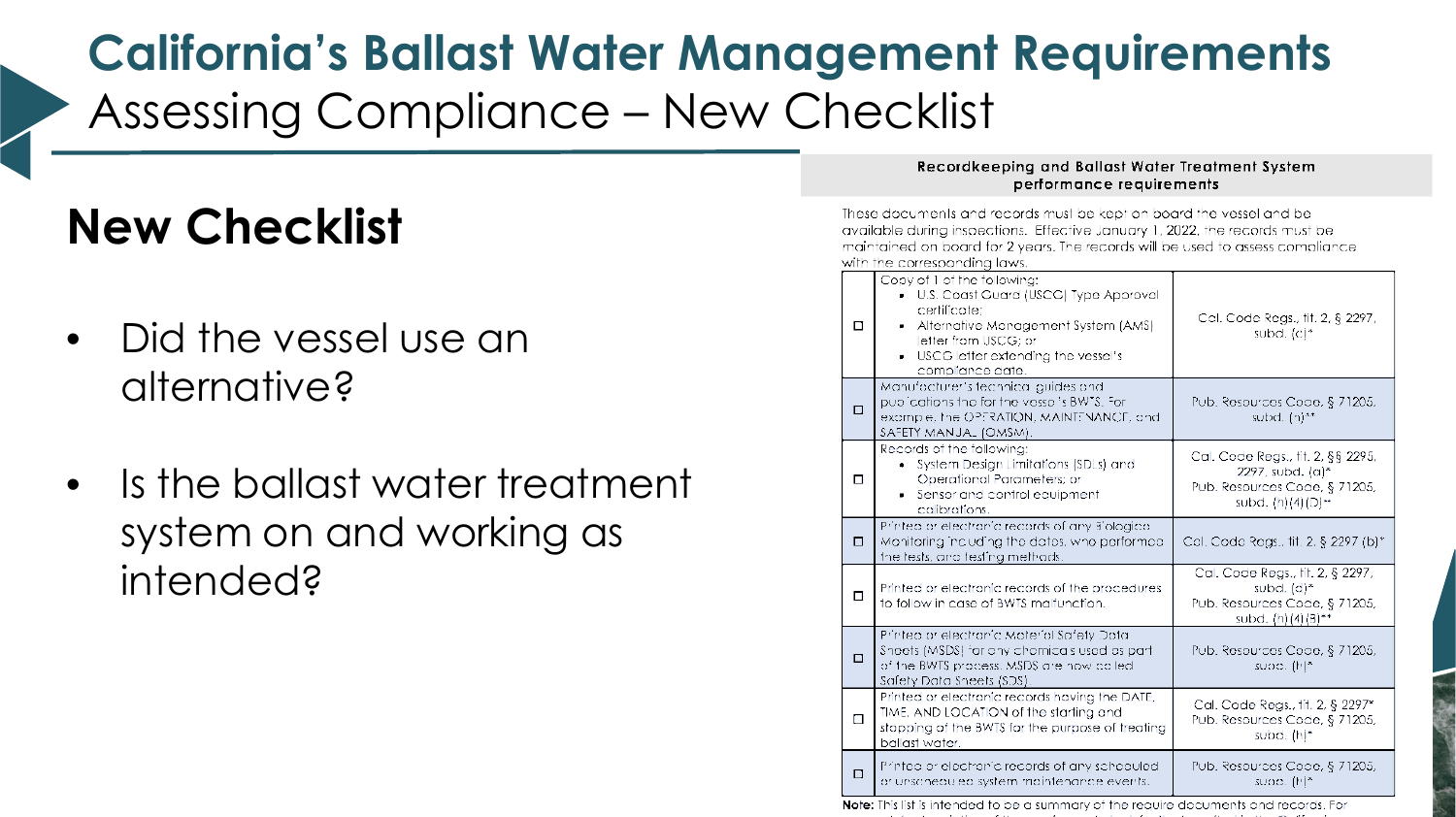**California's Ballast Water Management Requirements** Assessing Compliance – New Checklist

**Is the ballast water treatment system on and working as intended?** 

- System Design Limitations
- Alarms

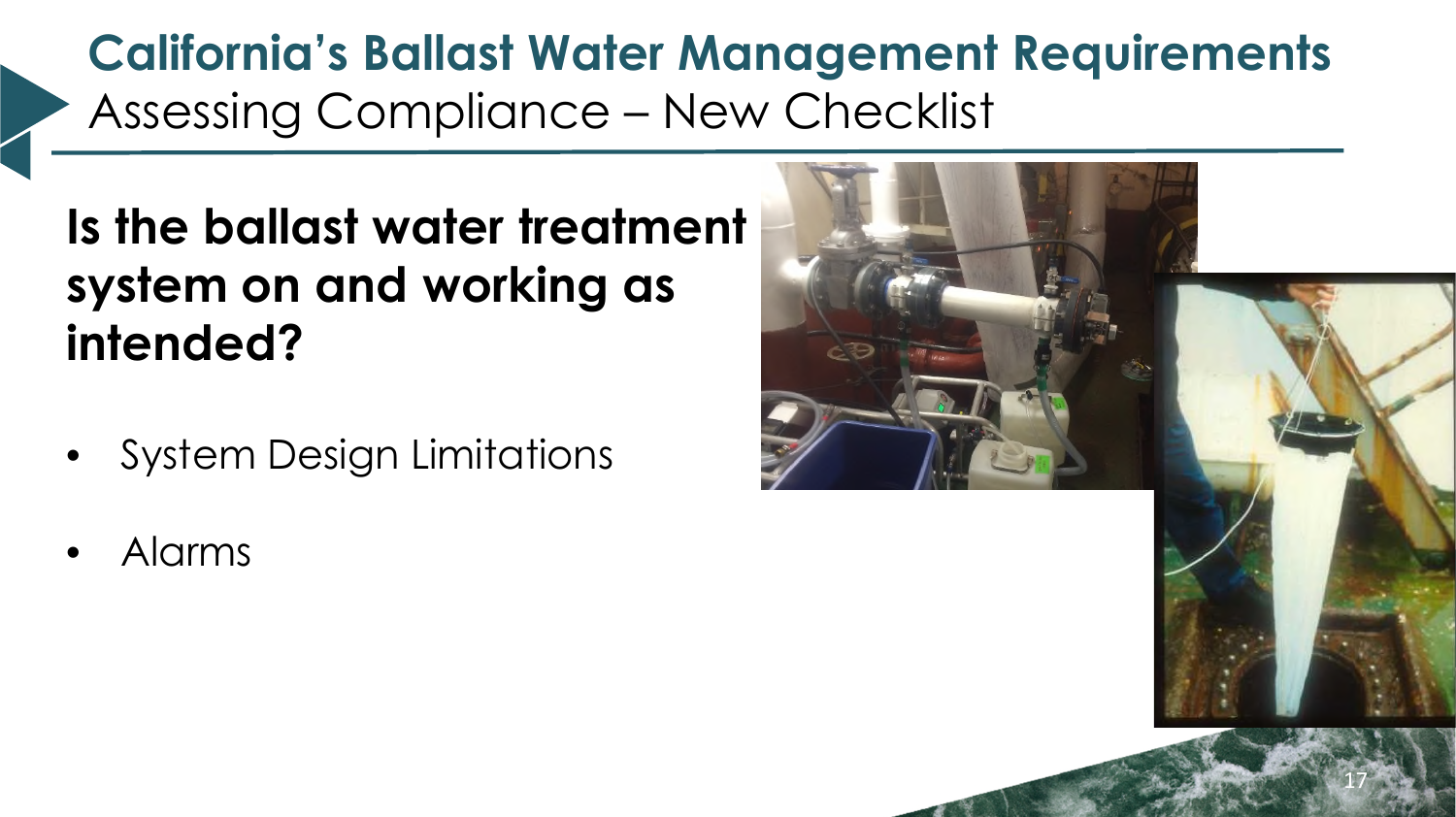### **California's Ballast Water Management Requirements** Enforcement

## **Will California issue violations or penalties for vessels found to be noncompliant with the ballast water discharge performance standards?**

- Developing enforcement regulations updates to include performance standards and biofouling
- The current enforcement regulations can be found at <https://www.slc.ca.gov/misp/>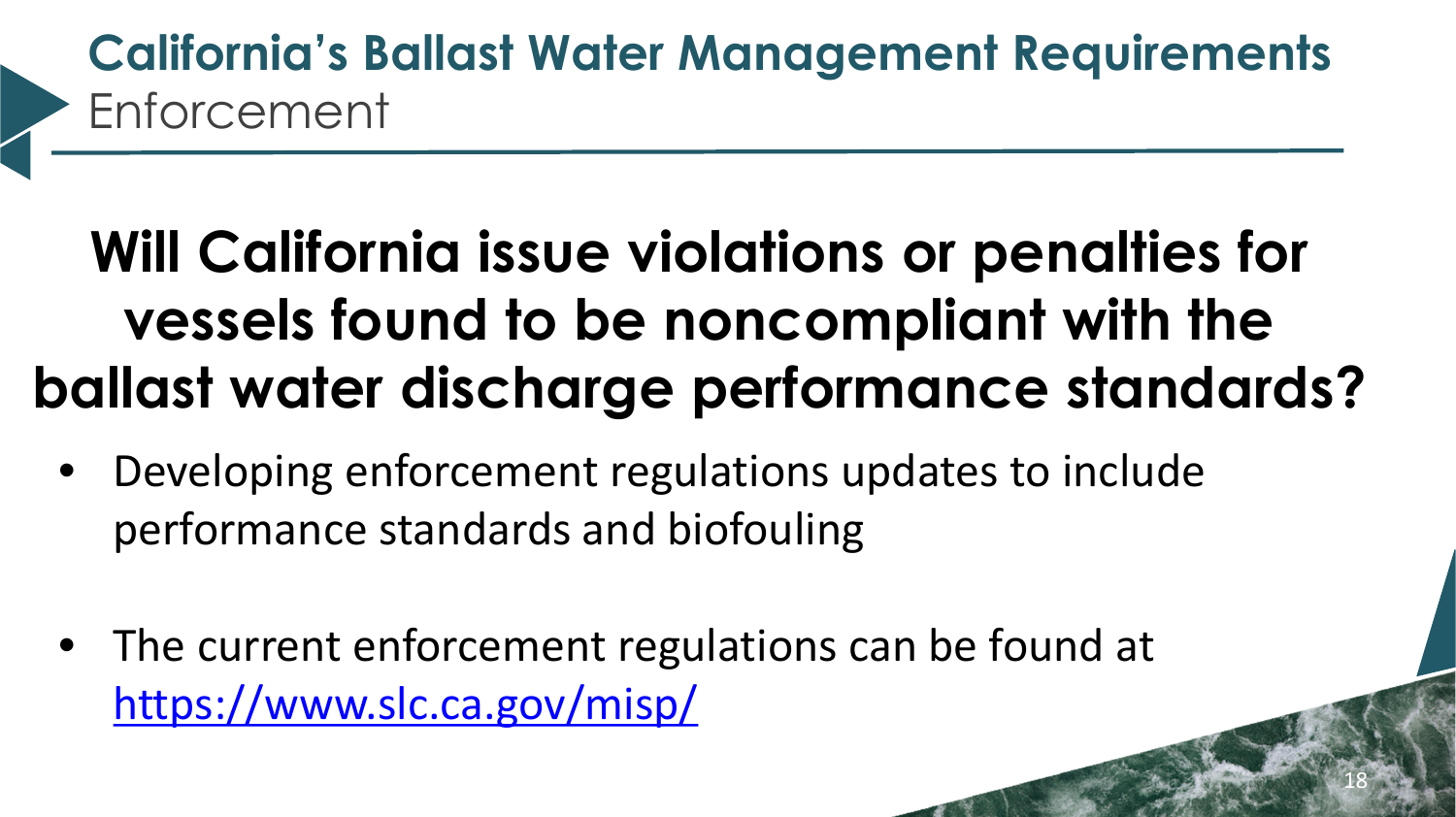### **California's Ballast Water Management Requirements** Implementing the New Requirements – Future Considerations

- **Collecting Samples Working with Golden Bear Research Center**
- **Logistical Challenges with Sampling**
- **Pre-arrival information on Ballast Water Management Report?**

19

• **How well are systems working?**